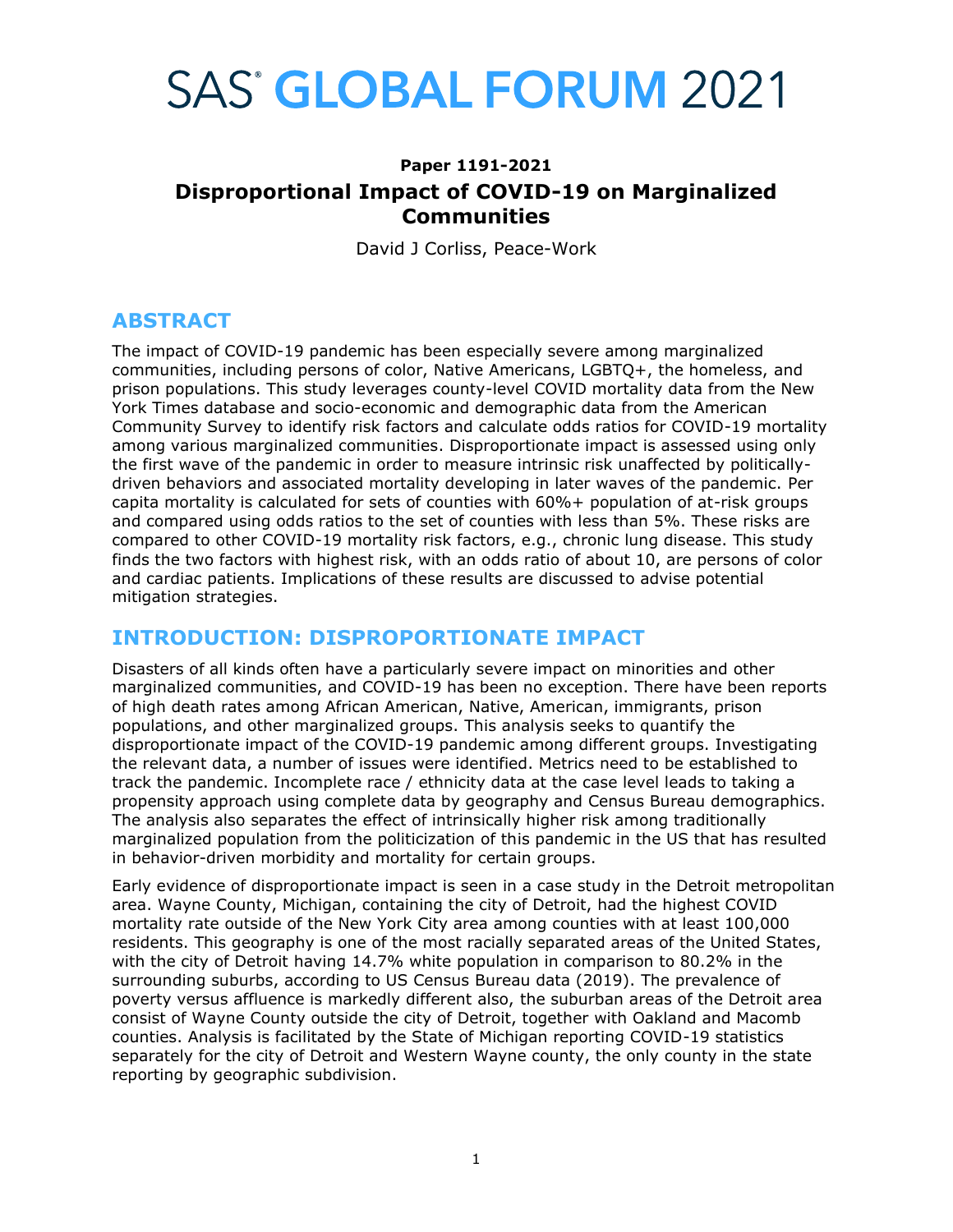

**Figure 1. COVID-19 First Wave Cumulative Deaths per Capita in Metropolitan Detroit**

Note the use of CURVELABEL in the SAS code used to create this plot is:

```
title1 'COVID-19 Pandemic in Metropolitan Detroit'; 
title2 'Deaths per 100,000 Residents'; 
proc sgplot data=c19.detroit; 
   where date le mdy(6,30,2020);
  series x=date y=deaths 100k / group=county groupdisplay=cluster curvelabel;
   xaxis label="Date" type=time valuesformat=mmddyy5.; 
   yaxis display=(nolabel);
run; 
title1 ''; title2 '';
```
While Detroit was an early hotspot in the COVID-19 pandemic, Figure 1 shows this was confined to a small area with a very high population percentage of BIPOC (Black, Indigenous, Persons of Color). The three suburban geographies present very similar time series. Despite their close proximity, the first wave of the COVID-19 pandemic was far more severe in the city of Detroit than its suburbs. Distinctly higher mortality was apparent by early April. In the First Wave, through the end of June, the mortality odds ratio of the city versus the suburbs was 7.12.

### **STUDY METHODOLOGY**

Official US COVID-19 statistics from the Centers for Disease Control (Figure 2, updated March 6, 2021) includes confirmed cases, hospitalizations, and deaths from COVID-19. While these reported risk ratios appear to indicate greater risk for American Indian / Alaskan Native, Black / African American, and Hispanic / Latinx populations, there are concerns with the methodology. It is noted that that the data reported to the CDC is very incomplete: only 53% of case reports include race or ethnicity. This leads the possibility of not only complete data, but also sample and response biases in the cases that are reported.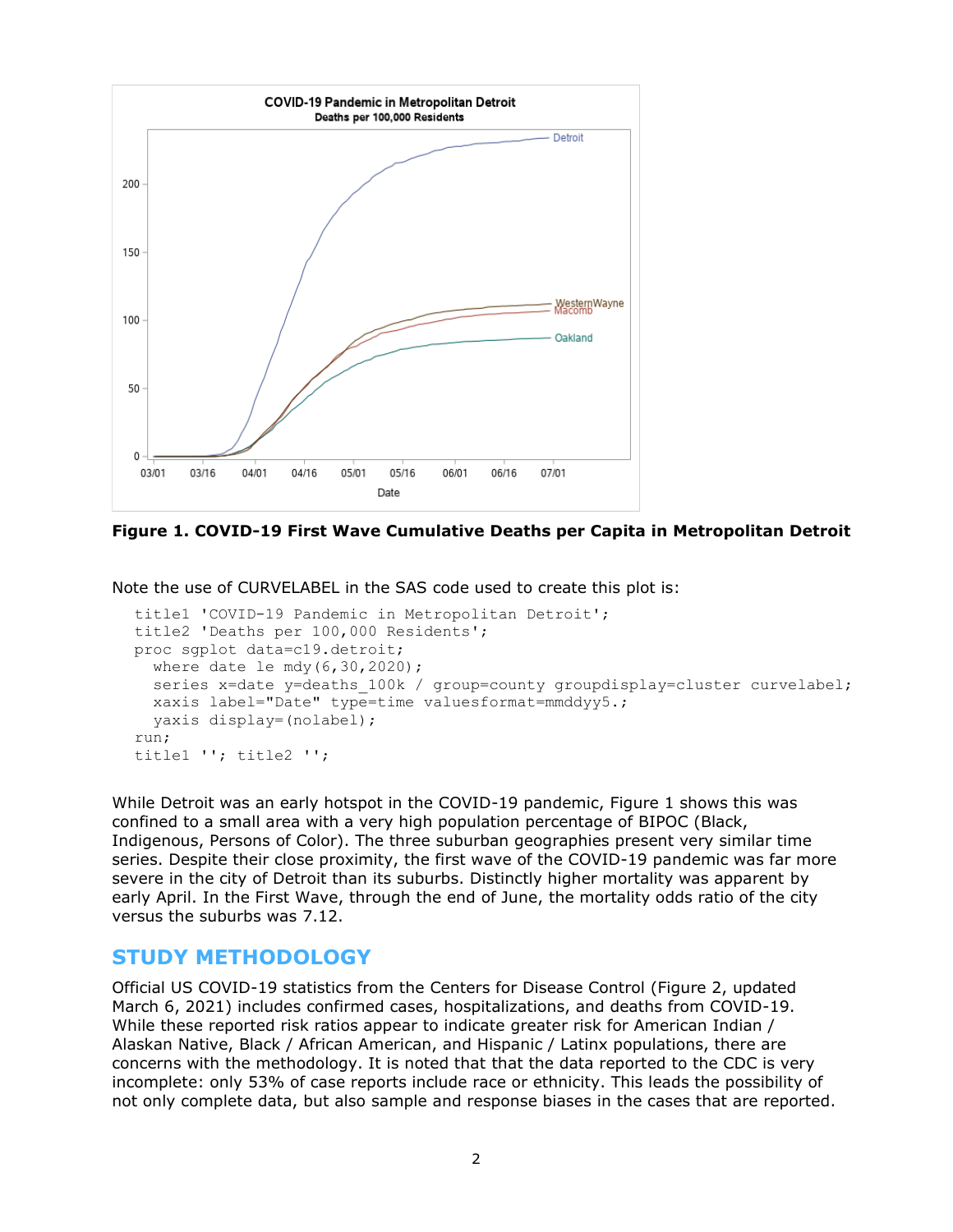The CDC Race / Ethnicity cannot be recommended for the analysis of the impact of the pandemic on marginalized communities.

| <b>Rate ratios</b><br>compared to White,<br><b>Non-Hispanic persons</b> | <b>American Indian</b><br>or Alaska Native,<br><b>Non-Hispanic persons</b> | Asian,<br><b>Non-Hispanic</b><br>persons | <b>Black or</b><br><b>African American,</b><br><b>Non-Hispanic persons</b> | <b>Hispanic or</b><br>Latino persons |
|-------------------------------------------------------------------------|----------------------------------------------------------------------------|------------------------------------------|----------------------------------------------------------------------------|--------------------------------------|
| $\text{Case} \mathsf{s}^1$                                              | 1.7x                                                                       | 0.7x                                     | 1.1x                                                                       | 1.3x                                 |
| Hospitalization <sup>2</sup>                                            | 3.7x                                                                       | 1.0x                                     | 2.9x                                                                       | 3.1x                                 |
| Death <sup>3</sup>                                                      | 2.4x                                                                       | 1.0x                                     | 1.9x                                                                       | 2.3x                                 |

#### **Figure 2. Reporting by Race/Ethnicity: Incomplete Data Reported Over All Time**

In addition, the point-intime data provided by the CDC averages the time series across all waves of the pandemic. In the United States, response to the pandemic after the initial wave has become highly politicized, leading politically-driven behaviors such as disregard of recommended safety precautions such as wearing masks and social distancing.

As a result, the CDC report understates the intrinsic risk, which is most apparent at the very beginning of the pandemic, *before* politically-driven risk behaviors emerged. This happens because of politicization, which has been highly present in the case of the COVID 19 pandemic level cold responses have created a group of degree of behavior driven more bit busy a mortality. Factor driven more by behaviors and by intrinsic underlying risk, and it tends to mask the under this underlying risk. Point-in-time data, looking at the entire pandemic up to a certain date, masks the actual underlying risk. If the pandemic in the US is instead analyzed by interval as it evolves, the intrinsic risk can be ascertained from the very beginning of the pandemic. Once the intrinsic risks by race / ethnicity is measured, it can be compared to subsequent intervals to estimate the risk associated with politicallydriven behaviors that have played an important role in the COVID-19 pandemic in the United States.

COVID-19 cases often go unreported due to being asymptomatic or so mild that they are not reported to local health authorities. Deaths, while not perfect, are much more likely to be reported. To support comparison between different geographic areas, mortality counts must be normalized to population size. This established deaths per capita as the best metric to analyze the pandemic.

As shown in Figure 3, the time series of this pandemic has been complex, presenting as a series of waves.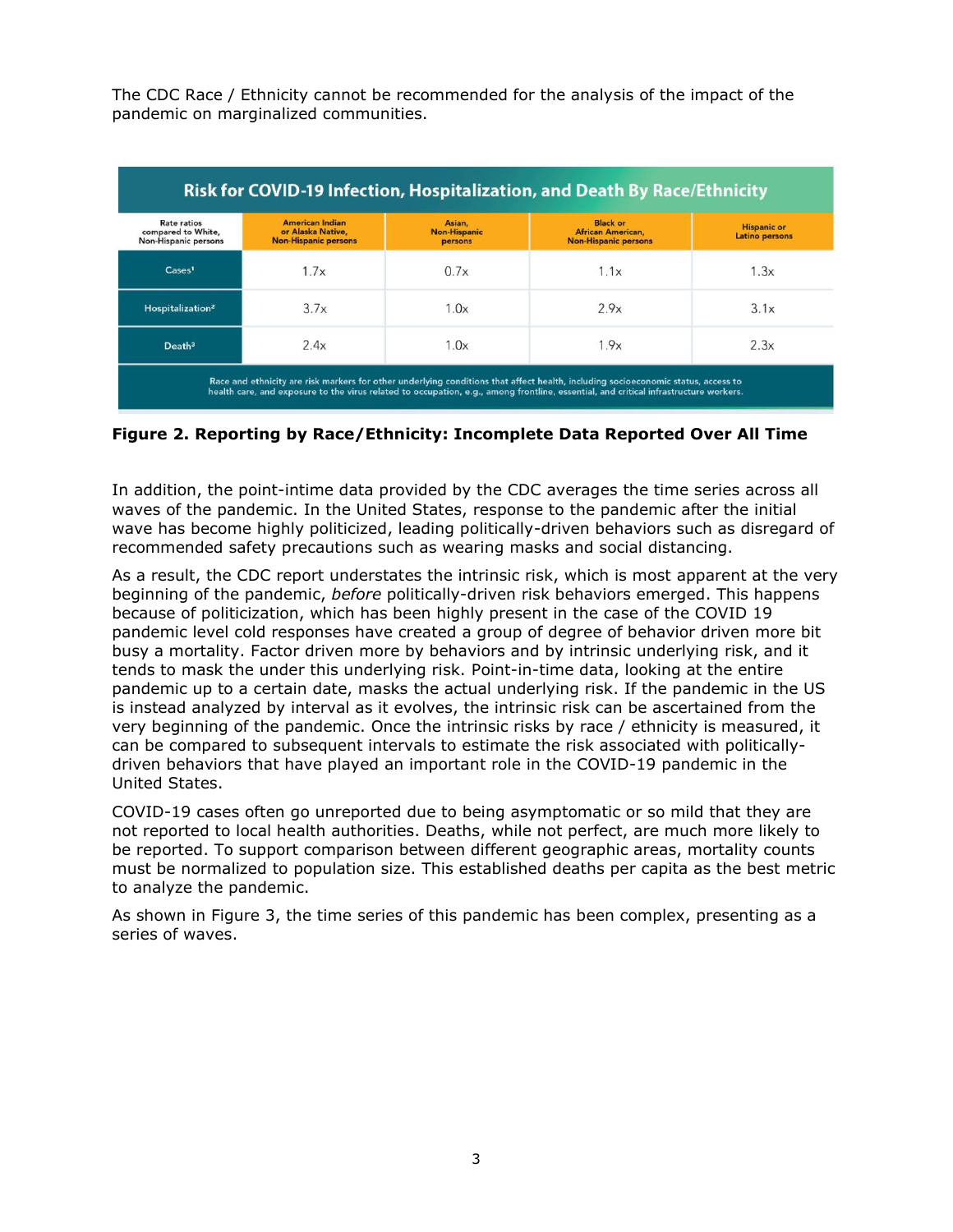

**Figure 3. Pandemic US Mortality Rate by Week**

In the evolution of the pandemic in the US, substantial variation by geographic area is seen (Figure 4). As seen in the Metro Detroit case study, some areas were much more impacted in the first wave – especially those places with a high percentage BIPOC populations. However, the second, Summer wave, was only found in some geographics areas. This wave is present in the time series in the US, not other countries, and only in a subset of US states.



**Figure 4. Variation by Geographic Area**

The areas where the Summer wave was prominent is the geographic subset of the United States marked by politically driven denial of the pandemic and resistance to safety precautions.

The First Wave, reflecting intrinsic risk, was most prominent is areas with high percentage BIPOC populations. As the pandemic evolved, behavior-driven risks emerged: rejection of and even large protests against safety precautions such as wearing masks and social distancing. In terms of methodology, the impact of the first wave indicates intrinsic risk before full understanding of the virus and how to address it. The start of the summer wave,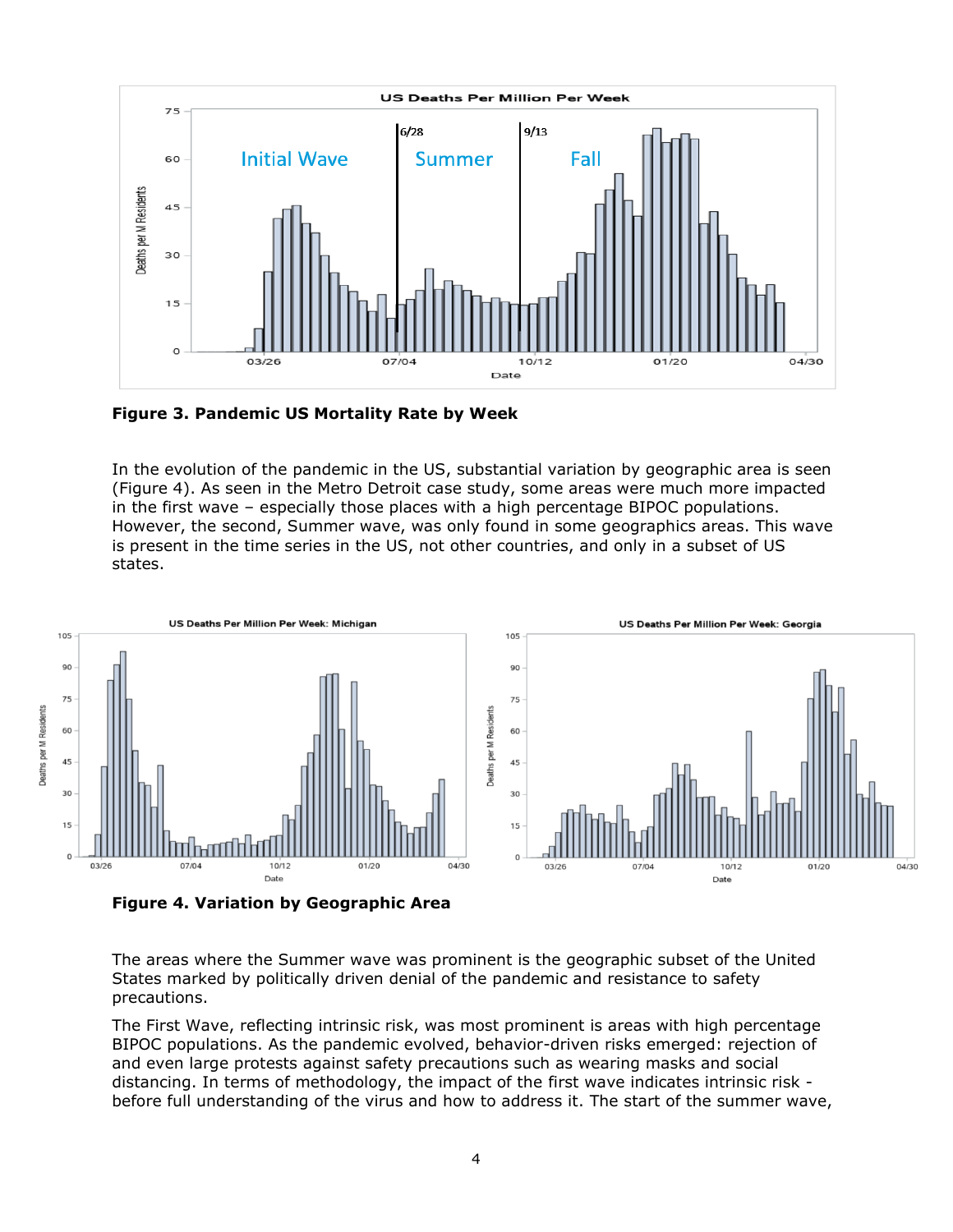where the increase is driven by behavioral factors, marks the end of the period when intrinsic risk can be measured separately. Accordingly, the key metric for this is study is the cumulative COVID-19 deaths per capita during the First Wave from January 1 through June 30, 2020.

#### **COUNTY-LEVEL ANALYSIS**

With the outcome key metric established, demographic data was obtained from the US Census Bureau American Community Survey. Data were compiled at a US county level. Quintile subsets of counties by percent BIPOC were created using PROC RANK:

```
Proc rank data=c19. Phase1 DeathsByCounty groups=5
  out=quint(keep=state county pop 2019 deaths p1 per m bipoc q);
  var bipoc_pct;
  ranks bipoc_q;
 where bipoc_pct not = \cdot;
run;
```
PROC RANK assigns values beginning with 0, so a value of 1 was added to each quintile to number them 1 through 5. PROC MEANS was used to find the median mortality rate for the counties in each quintile:

```
data work.quint; 
   set work.quint; 
 bipoc q = bipoc q + 1;
run;
proc sort data=work.quint; 
 by bipoc q;
run;
proc means data=work.quint; 
 var deaths p1 per m;
 by bipoc q;
  weight pop_2019; 
  output median=deaths p1 per m out=work.plot data;
run;
```
#### These data were plotted using a Vertical Bar Chart with SGPLOT:

```
title 'BIPOC Mortality Rate by Population Quintile - Phase 1';
proc sgplot data=work.plot_data;
   xaxis label="BIPOC % of Population - US Counties by 
Quintile(*ESC*){unicode '000a'x} (Increasing BIPOC % --->)";
   yaxis label="Deaths per M Residents" values=(0 to 300 by 50);
  vbar bipoc q / response=deaths p1 per m datalabel;
run; 
title '';
```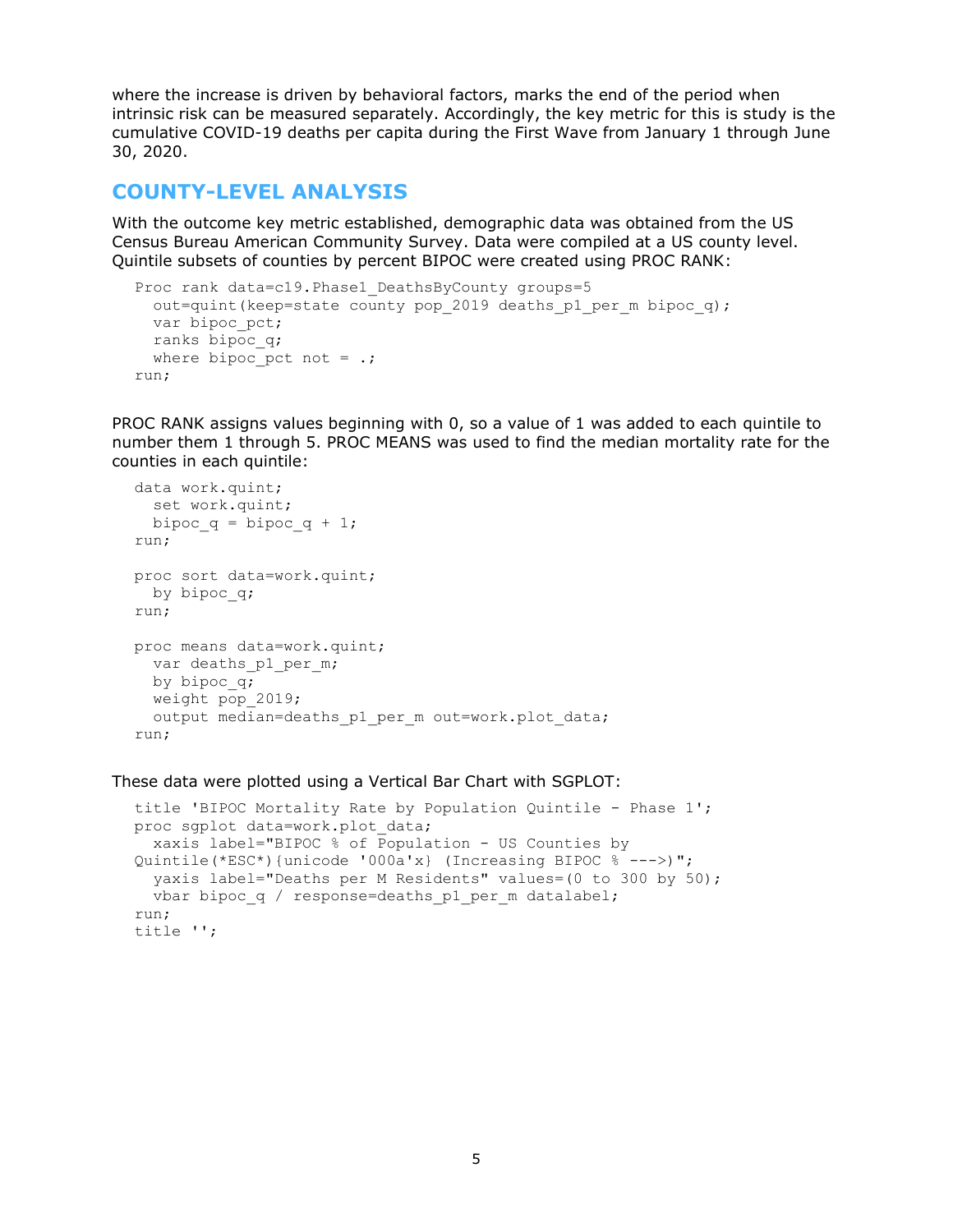

**Figure 5. COVID-19 Mortality Rate by % BIPOC Quintile** 

Dividing all US counties into quintiles from lowest to highest BIPOC % of total population, each successive quintile has higher COVID mortality (Figure 5).

Comparing this to the summer wave (Figure 6), a demographic shift is seen with death rates increasing in largely white areas quintiles while decreasing in communities with the largest percent BIPOC population.



 **Figure 6. Change in COVID-19 Mortality Rate During the Second Wave**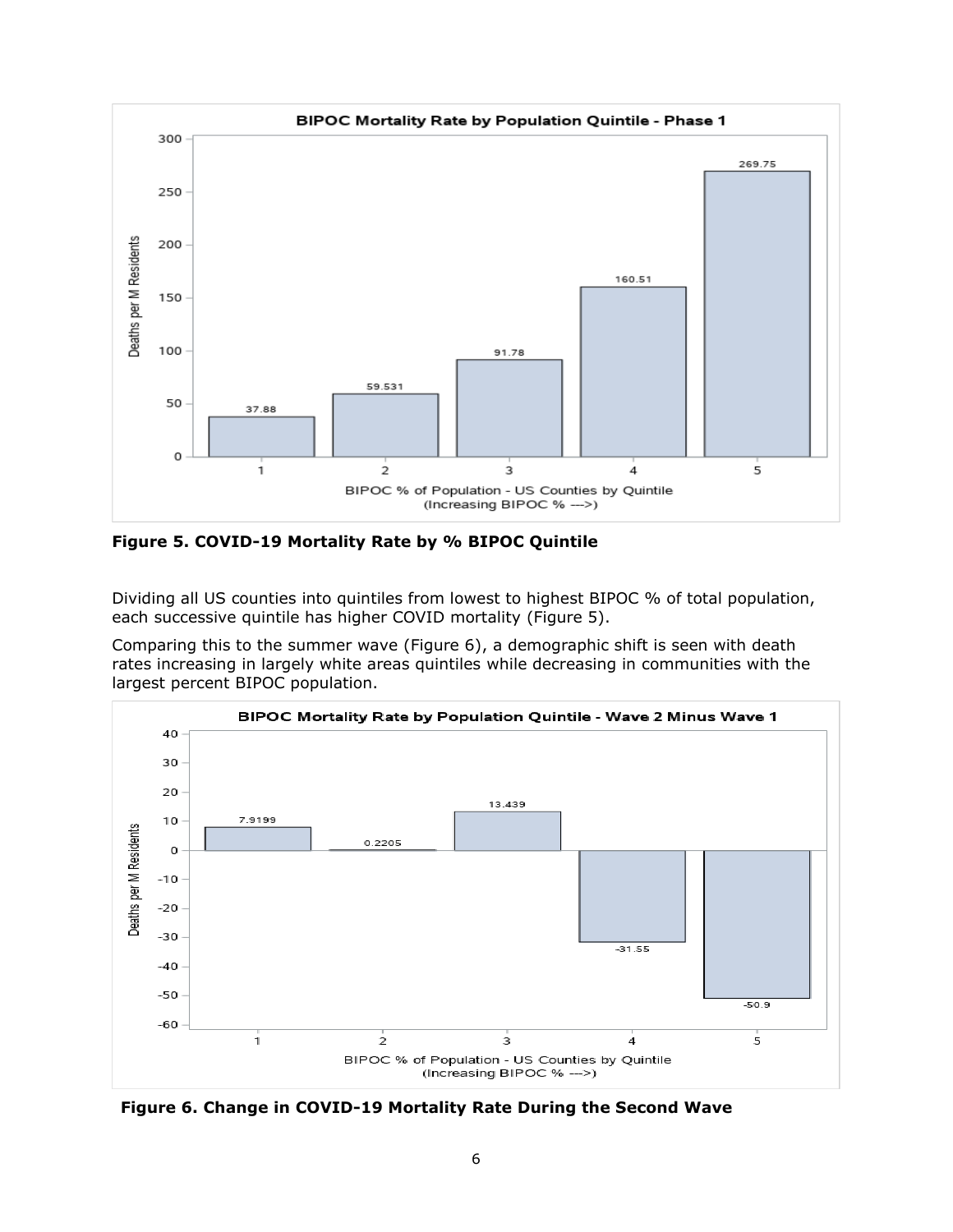This shift reflects the behavior-driven nature of the second wave. Keeping in mind that no countries outside the US experienced a COVID-19 wave at this time, this analysis finds the Summer Wave was predominately a characteristic of a subset of US areas with a small percentage of BIPOC which analysis of the First Wave found had the highest intrinsic COVID-19 risk.

This analysis finds disproportionate impact on of the COVID-19 pandemic on BIPOC communities. An important dimension of this result is government management of this challenge. This is especially important due to politicization of pandemic management. This effect can be investigated by dividing states into Red and Blue based on the political party of the Governor (Mayor in the case of Washington, DC) to indicate the affiliation of the administration. Identifying Red and Blue states in this matter, summing the deaths by month and calculating the average mortality rates for each provides the time series plotted in Figure 7:



 **Figure 7. Red State vs. Blue States: Different Evolution of the Pandemic**

The SAS code used to create this plot is:

```
title 'COVID-19 Mortality - Red States vs. Blue States';
proc sgplot data=work.plot_data; 
   xaxis label="Month and Year";
   yaxis label="Deaths per M Residents" values=(0 to 350 by 50);
```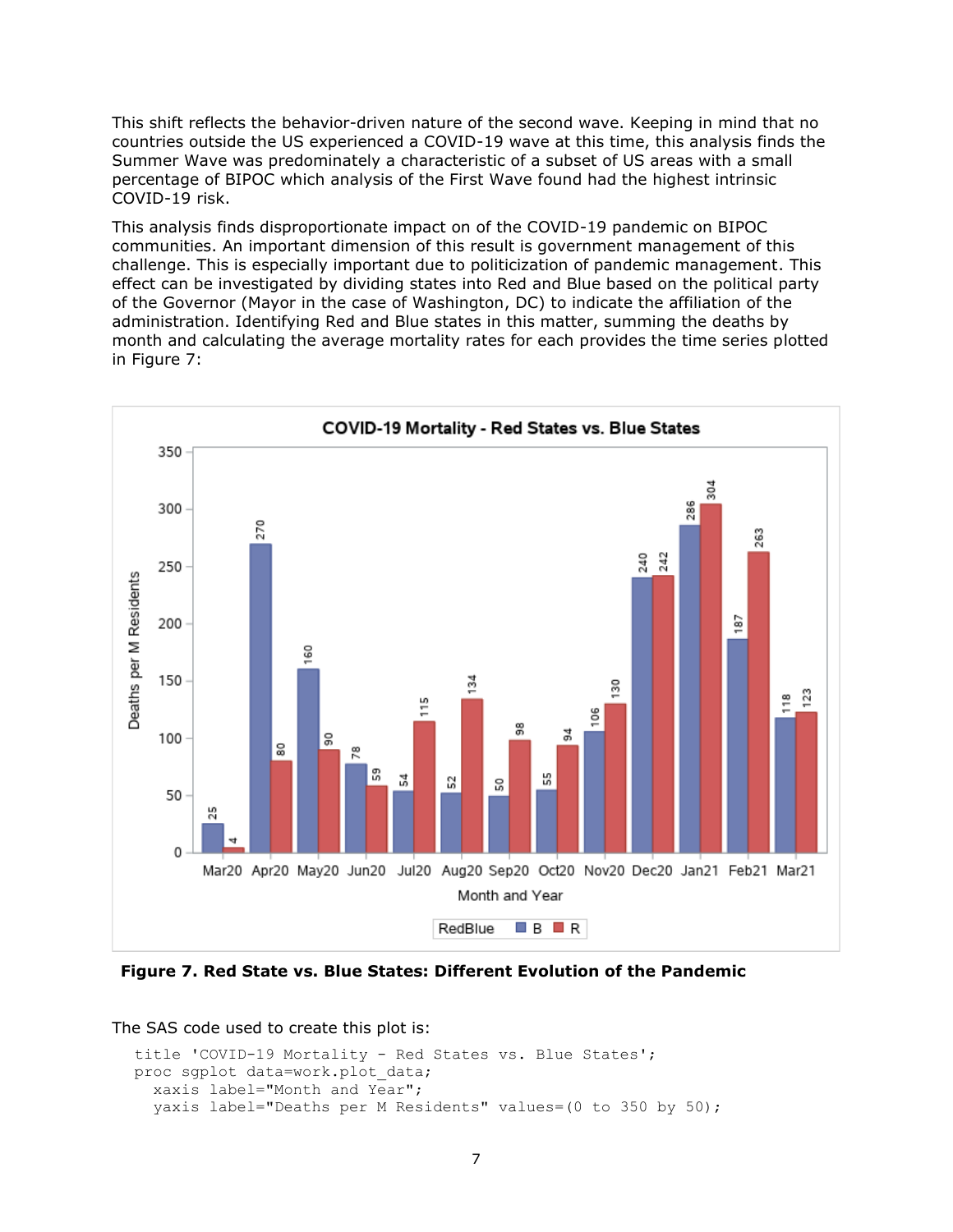```
 vbar date / response=deaths_per_m group=redblue groupdisplay=cluster 
datalabel; 
  format date monyy5. deaths per m comma8.0;
 where date between mdy(3,1,2020) and mdy(3,31,2021);
run; 
title '';
```
Examining the results by wave, we find

- The First Wave, through June 2020, shows the initial impact much was more severe in Blue States, dominated by poor urban centers with a large BIPOC population.
- The Summer wave, in July October, only occurs in Red States: the mortality rate in Blue states stayed flat. This also allows us to estimate the excess deaths driven by Red State policies. With a difference over the period of 235 deaths per million and a combined population of 151 million, the additional Red State deaths are estimated to be about 35,000 in the Summer Wave.
- While severe in all areas, the Fall wave rose faster in Red states on average and declined faster in Blue states. Estimated 23,800 addition Red State deaths.

# **OTHER DISPROPORTIONATE IMPACTS**

COVID-19 has had many wide ranging effects. Economic dislocation, isolation, and other consequences of the pandemic the have aggravated social pathologies known to have disproportional impacts on marginalized communities, including addiction, domestic violence, suicide, human trafficking, and others. Changes in the prevalence of these concerns due to the pandemic can be estimated using the following process:

- 1. Using statistical analysis, identify risk factors for the particular concern and develop a predictive model. Many of these have been well-studied, with propensity models found in the literature on the subject.
- 2. Using the model, calculate prevalence using Pre-COVID values for the independent variables for each geography or other subset of interest
- 3. Identify the factors impacted by the pandemic
- 4. Determine Post-COVID values for the values that have changed
- 5. Estimate post-COVID prevalence using the updated values
- 6. Calculate the pre / post difference in prevalence and % change

As an example, we will consider human trafficking in the United States. A propensity model was presented by the author at SAS Global in 2017 with the following predictive variables:

- Poverty: % Below Poverty Line
- Affluence: Per Capita Income
- Gini Index: % Change
- New Homelessness: Foreclosure % Increase
- Race: % Persons of Color
- History of Legal Slavery: % in slavery in 1860
- Approach to Business Regulation: Right to Work States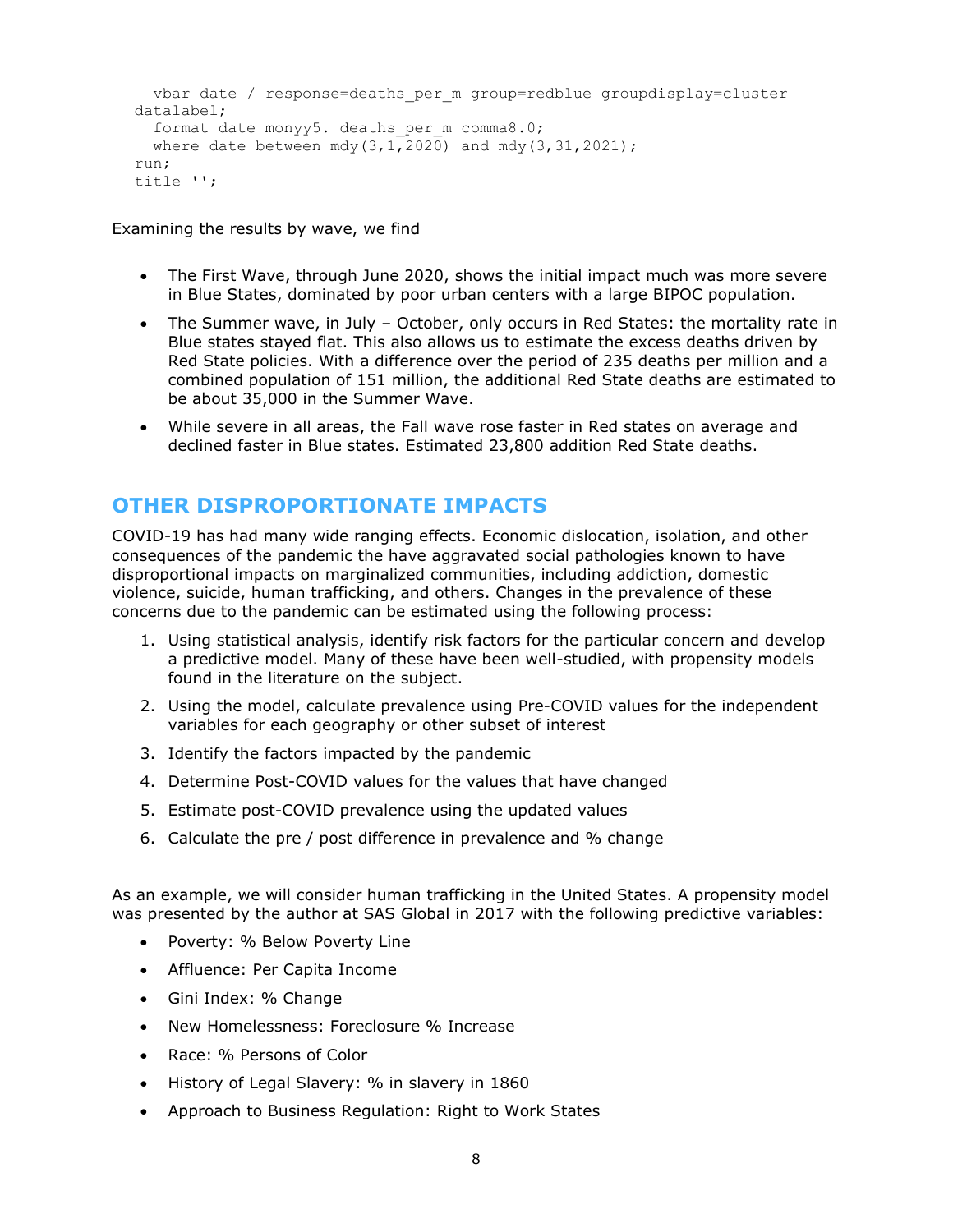Of these risk factors, poverty percent, per capita income, income Gini Index, and Foreclosures have been impacted by the pandemic, while the others were not. Finding new values for the affected predictors allows estimation of the changes caused by the pandemic (Figure 8).



**Figure 8. Change in Human Trafficking Risk Score Resulting from COVID-19**

The model predicts the areas with the largest increases are Alaska, Central New England, North Dakota, New York, Nebraska, and Idaho.

# **CONCLUSION**

In summary, disproportional impacts on marginalized populations, especially BIPOC, from the COVID-19 pandemic in the United States. Three distinct waves of the pandemic are seen:

- An initial wave, reflecting intrinsic risk, is seen from February through June. Marginalized populations were badly impacted.
- A Summer Wave from July through October, with an increase in mortality due to behavioral risks including resistance to safety precautions. This wave was only seen in in the United States and, within the US, only in Red States.
- A Fall Wave, beginning in November, was expected by epidemiologists and occurred worldwide.